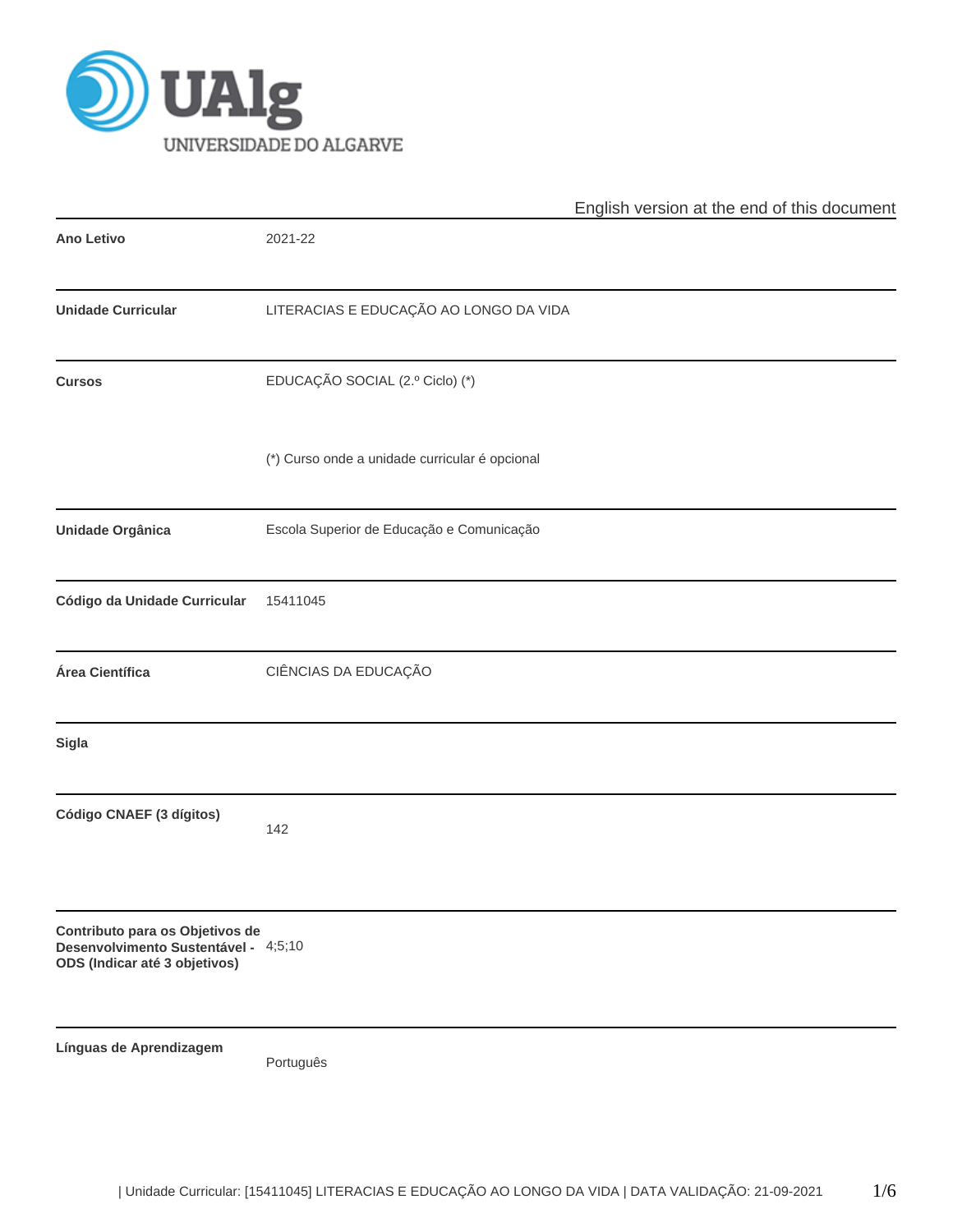

**Modalidade de ensino**

14 hTeórico+ 10 h Teórico-Prático+ 4 h Orientação Tutorial

**Docente Responsável | Rosanna Maria Barros Sá** 

| <b>DOCENTE</b>                   | <b>TIPO DE AULA</b> | <b>TURMAS</b> | <b>TOTAL HORAS DE CONTACTO (*)</b> |  |  |
|----------------------------------|---------------------|---------------|------------------------------------|--|--|
| Dora Cristina Valério Jesus Luís | OT: T: TP           | T1: TP1: OT1  | 14T: 10TP: 6OT                     |  |  |

\* Para turmas lecionadas conjuntamente, apenas é contabilizada a carga horária de uma delas.

| <b>ANO</b> | <b>PERIODO DE FUNCIONAMENTO*</b> | <b>HORAS DE CONTACTO</b> | <b>HORAS TOTAIS DE TRABALHO</b> | <b>ECTS</b> |
|------------|----------------------------------|--------------------------|---------------------------------|-------------|
|            | ا ب                              | 14T: 10TP: 6OT           | 168                             |             |

\* A-Anual;S-Semestral;Q-Quadrimestral;T-Trimestral

# **Precedências**

Sem precedências

## **Conhecimentos Prévios recomendados**

Sem conhecimentos prévios

# **Objetivos de aprendizagem (conhecimentos, aptidões e competências)**

.Os conteúdos são dirigidos aos profissionais que atuam no âmbito da educação gerontológica e intergeracional, com o objetivo geral de aprender a elevar o nível educativo, de relacionamento intergeracional e de bem-estar da sua população alvo, rentabilizando os recursos humanos e materiais das próprias instituições, famílias e comunidade de modo a promover um aumento geral da qualidade de vida de todos os atores sociais.

Conhecimentos: conhecer modelos teóricos e conceitos no campo da sociologia das gerações e no da intergeracionalidade, que fundamentem estratégias facilitadoras de boas práticas nas instituições e na comunidade, adequadas ao trabalho colaborativo intergeracional.

Aptidões: ser capaz de inovar relacionando políticas, programas e práticas de modo criativo e articulado.

Competências: Aprender a aprender permanentemente com espírito de iniciativa.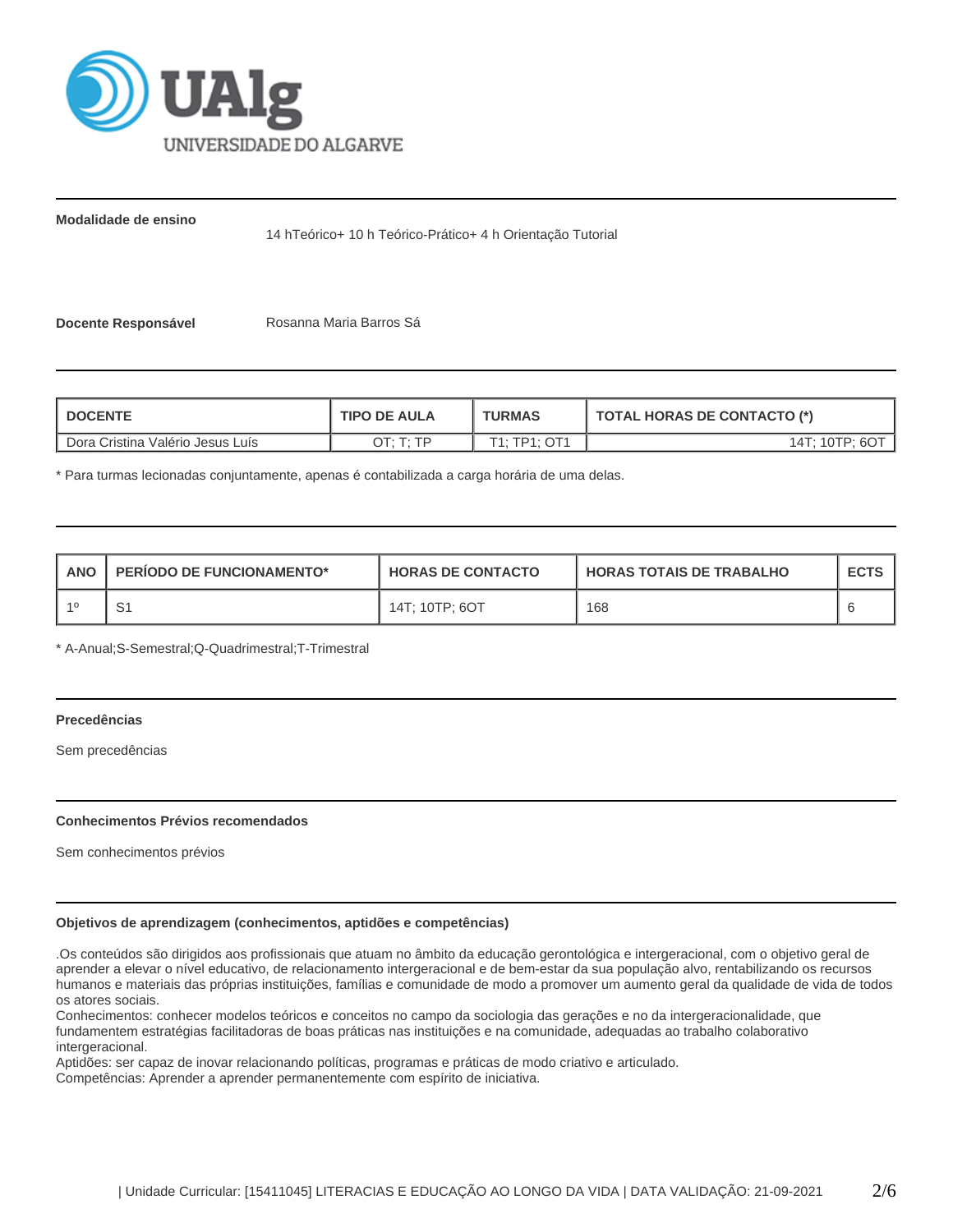

### **Conteúdos programáticos**

- 1. Modelos teóricos, conceitos e paradigmas do pensamento (Inter)geracional, nomeadamente no campo da Educação ao Longo da Vida.
- 2. Quadros de Referência Internacionais e nacionais ao nível das políticas no âmbito da Intergeracionalidade.
- 3. Boas práticas internacionais e nacionais de educação Intergeracional:
- (i) os recursos pedagógicos disponíveis por via da Educação de Adultos-Idosos (círculos de estudo, grupos de discussão, etc.).
- (ii) os recursos pedagógicos disponíveis por via de Programas de Literacia e Educação Intergeracional.

## **Metodologias de ensino (avaliação incluída)**

A estratégia de ensino-aprendizagem é participativa, intercalando-se a exploração em grupos de textos teóricos e documentos/programas políticos com debates em sala de aula. Serão convidados elementos externos para apresentar boas práticas regionais.

A avaliação consistirá na realização de uma recensão crítica (100%).

#### **Bibliografia principal**

Pais, J. M. (2012). A esperança em gerações de futuro sombrio. estudos avançados, 26, 267-280.

Palmeirão, C. (2009). A interação geracional como estratégia educativa: um contributo para o desenvolvimento de atitudes, saberes e competências entre gerações.

Ralha-Simões, R., & Barros, R. (2018). Animação Socioeducativa e Envelhecimento Ativo - Reflexões em torno da promoção da saúde e prevenção da doença. In A. Anica (Cood.), Envelhecer no Algarve. (pp. 29-36). Faro: Universidade do Algarve. Disponível em http://geronte.pt

Weller, W. (2010). A atualidade do conceito de gerações de Karl Mannheim. Sociedade e Estado, 25, 205-224.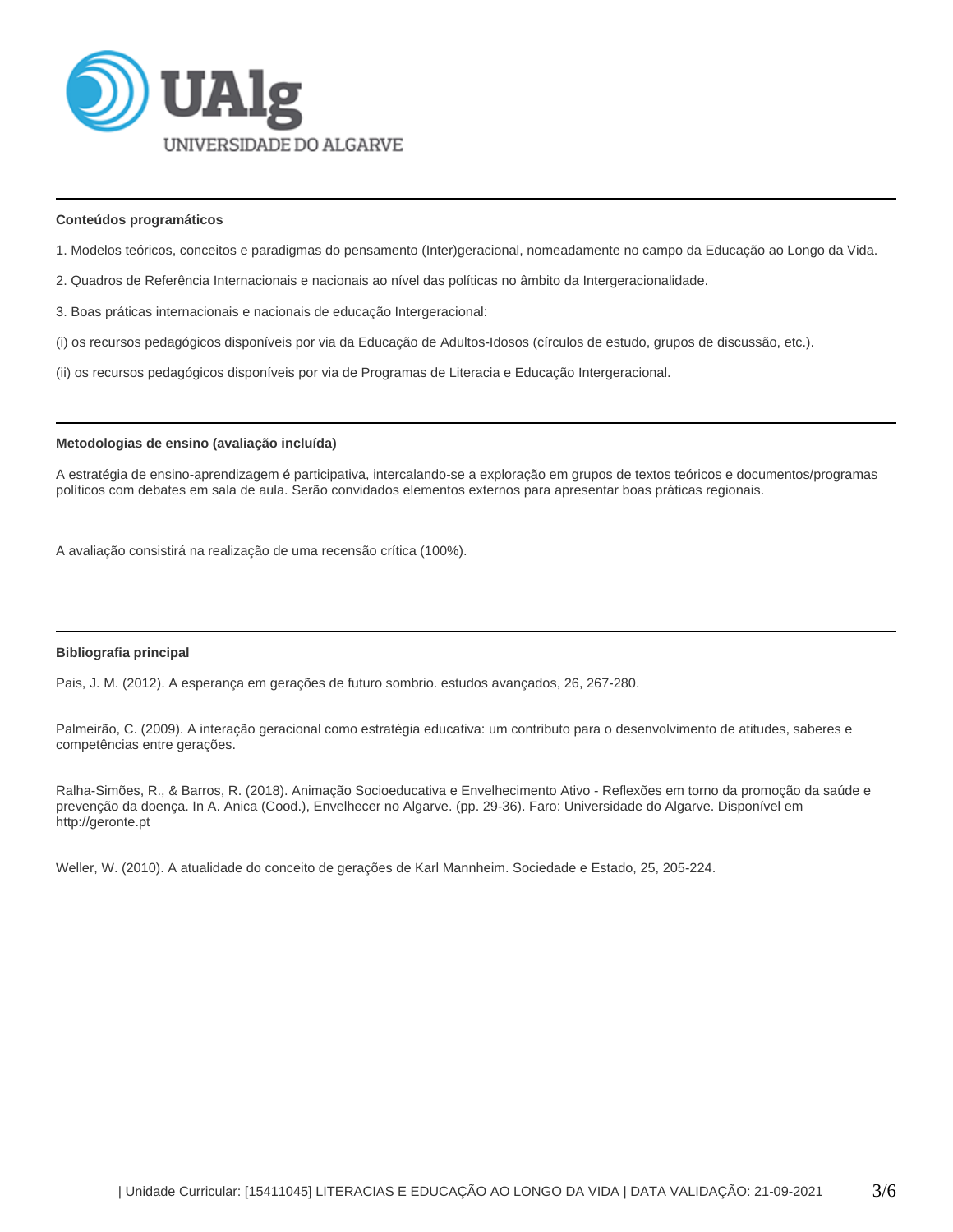

| <b>Academic Year</b>                                                                                   | 2021-22                                                    |
|--------------------------------------------------------------------------------------------------------|------------------------------------------------------------|
| <b>Course unit</b>                                                                                     | LITERACY AND LIFELONG EDUCATION                            |
| <b>Courses</b>                                                                                         | SOCIAL EDUCATION (*)<br>Common Branch                      |
|                                                                                                        | (*) Optional course unit for this course                   |
| <b>Faculty / School</b>                                                                                | SCHOOL OF EDUCATION AND COMMUNICATION                      |
| <b>Main Scientific Area</b>                                                                            | CIÊNCIAS DA EDUCAÇÃO                                       |
| Acronym                                                                                                |                                                            |
| <b>CNAEF</b> code (3 digits)                                                                           | 142                                                        |
| <b>Contribution to Sustainable</b><br><b>Development Goals - SGD</b><br>(Designate up to 3 objectives) | 4;5;10                                                     |
| Language of instruction                                                                                | Portuguese                                                 |
| <b>Teaching/Learning modality</b>                                                                      | Theoretical + Theoretical-Practical + Tutorial Orientation |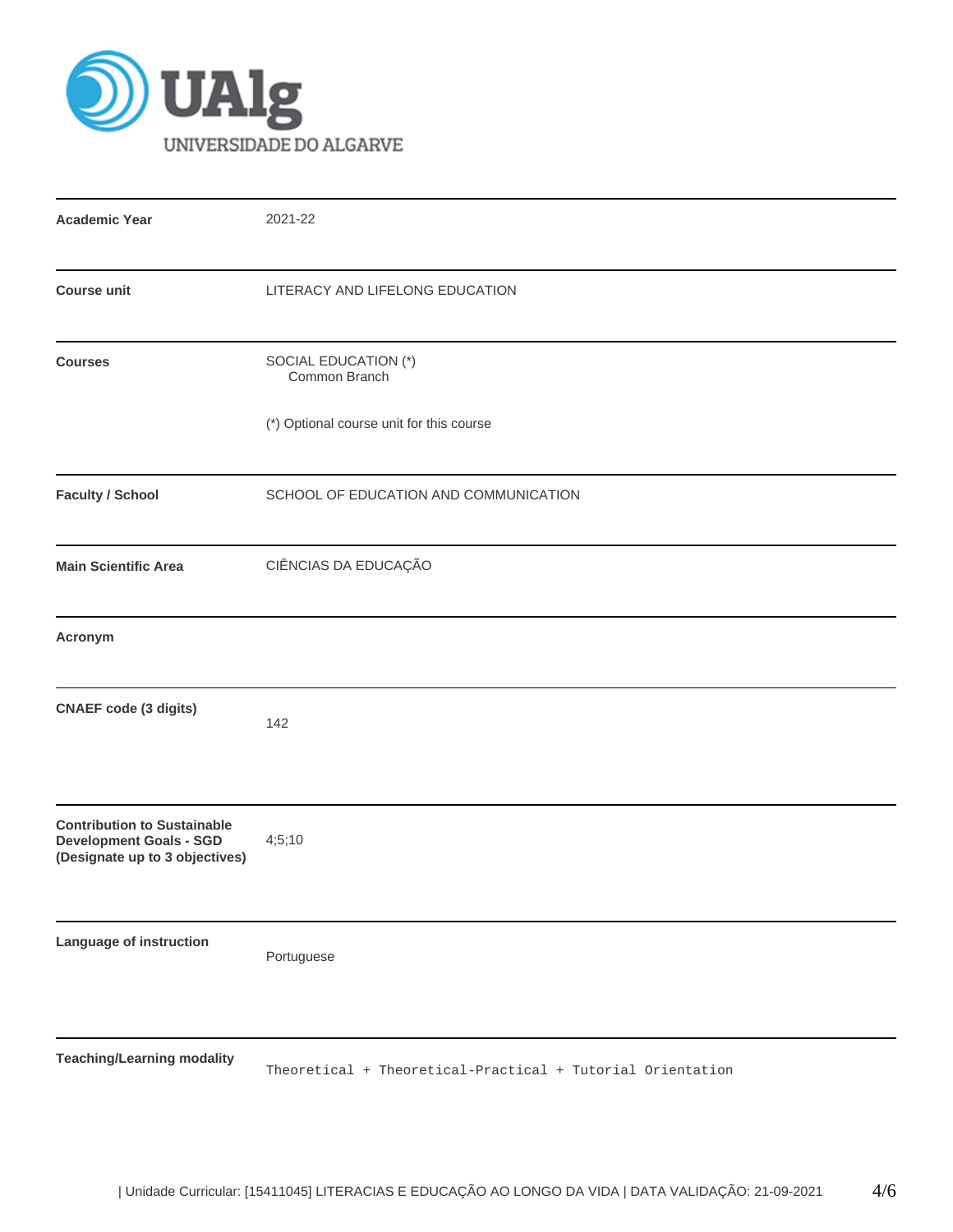

**Coordinating teacher** Rosanna Maria Barros Sá

| Teaching staff                   | Type      | <b>Classes</b> | Hours $(*)$    |  |
|----------------------------------|-----------|----------------|----------------|--|
| Dora Cristina Valério Jesus Luís | OT: T: TP | T1: TP1: OT1   | 14T; 10TP; 6OT |  |

\* For classes taught jointly, it is only accounted the workload of one.

| Cont | <b>TD</b> |    | <u>те</u> |    |     |    | otal        |
|------|-----------|----|-----------|----|-----|----|-------------|
|      | . .       | ΠС | IК        | ШC | IIЄ | ΙЮ | 100<br>. UU |

T - Theoretical; TP - Theoretical and practical ; PL - Practical and laboratorial; TC - Field Work; S - Seminar; E - Training; OT - Tutorial; O - Other

### **Pre-requisites**

no pre-requisites

## **Prior knowledge and skills**

there is no prior skills

#### **The students intended learning outcomes (knowledge, skills and competences)**

The contents are aimed at professionals who work in the field of gerontological and intergenerational education, with the general objective of learning to raise the level of education, intergenerational relationships and well-being of their target population, profiting from the human and material resources of the institutions themselves , families and community in order to promote a general increase in the quality of life of all social actors.

Knowledge: to know theoretical models and concepts in the field of sociology of generations and in that of intergenerationality, which support strategies that facilitate good practices in institutions and in the community, suitable for collaborative intergenerational work. Skills: being able to innovate by relating policies, programs and practices in a creative and articulated way.

Competences: Learning to learn permanently with a spirit of initiative.